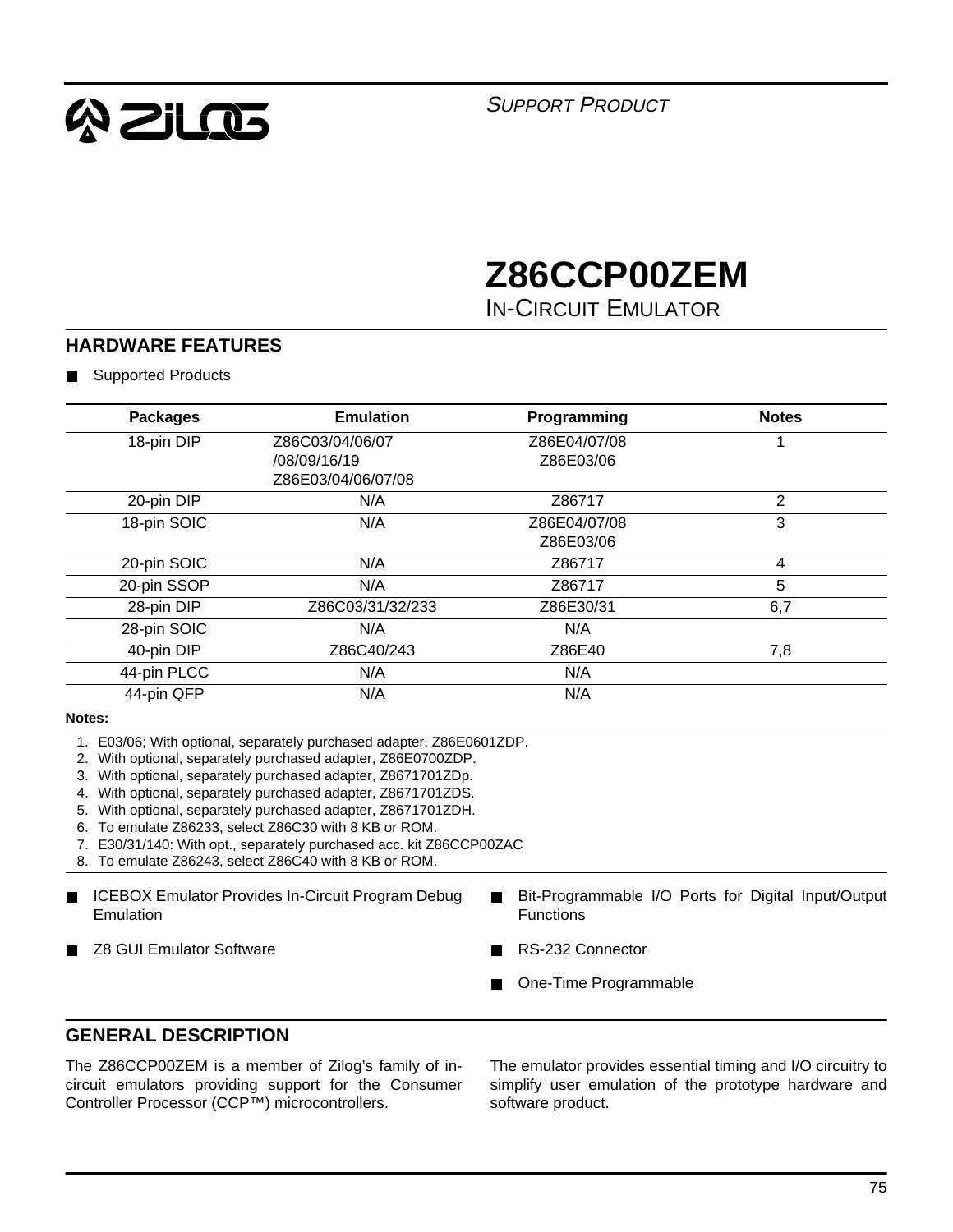Data entering, program debugging, and OTP programming are performed by the monitor ROM and the host package, which communicates through RS-232C serial interface. The user program can be downloaded directly from the host computer through the RS-232C

connector. User code may be executed through debugging commands in the monitor.

The Z86CCP00ZEM emulator can be connected to a serial port (COM1, COM2, COM3, and COM4) of the host computer and uses Graphical User Interface (GUI) software.

#### **SPECIFICATIONS**

#### **Operating Conditions**

Operating Temperature: 20°C ±10°C Supply Voltage +7.5 VDC to +9.0 VDC (+8.0 VDC Typical) Minimum Emulation Speed: 1 MHz Maximum Emulation Speed: 8 MHz

#### **Power Requirements**

+8.0 VDC @ 0.5A Minimum

#### **HOST COMPUTER**

#### **Minimum Requirements**

IBM PC (or 100-percent compatible) 386-based machine 33 MHz 4 MB RAM VGA Video Adapter Hard Disk Drive (1 MB free space) 3.5-inch, High-Density (HD) Floppy Disk Drive RS-232C COM port Mouse or Pointing Device Microsoft Windows 3.1

The following changes to the Minimum Requirements are recommended for increased performance:

RS-232C @ 9600, 19200 (default), 28800, or 57600 Baud

486- or Pentium-based machine 66 MHz (or faster) 8 MB or RAM (or more) SVGA Video Adapter Color Monitor **Printer** 

**Dimensions**

**Serial Interface**

Width: 7.0 in. (17.7 cm) Length: 9.0 in (22.9 cm) Height: 0.9 in. (2.3 cm)

#### **KIT CONTENTS**

#### **Z8® CCP™ Emulator**

CMOS Z86C9320VSC 20 MHz CMOS Z86C5020FSE ICE Chip 8K x 8 Static RAM (For Code Memory) 18-pin DIP Zero Insertion Force (ZIF) Programming Socket Sockets Available for 18/28/40-Pin Target Cables Holes Available for 28/40-Pin ZIF Sockets RS-232C Interface Reset Switch

#### **Cables**

18-Pin DIP Target Cable

#### **Devices**

One Z86E0812PSC (18-Pin DIP)

#### **Software (IBM PC Platform)**

Z8 GUI Emulator Software ZASM Cross-Assembler/MOBJ Object File Utilities Production Languages Corporation COMPASS/Z8 (Evaluation Version)

#### **Documentation**

Emulator User Manual Discrete Z8 Databook Z8 Microcontroller Technical Manual Registration Card Product Information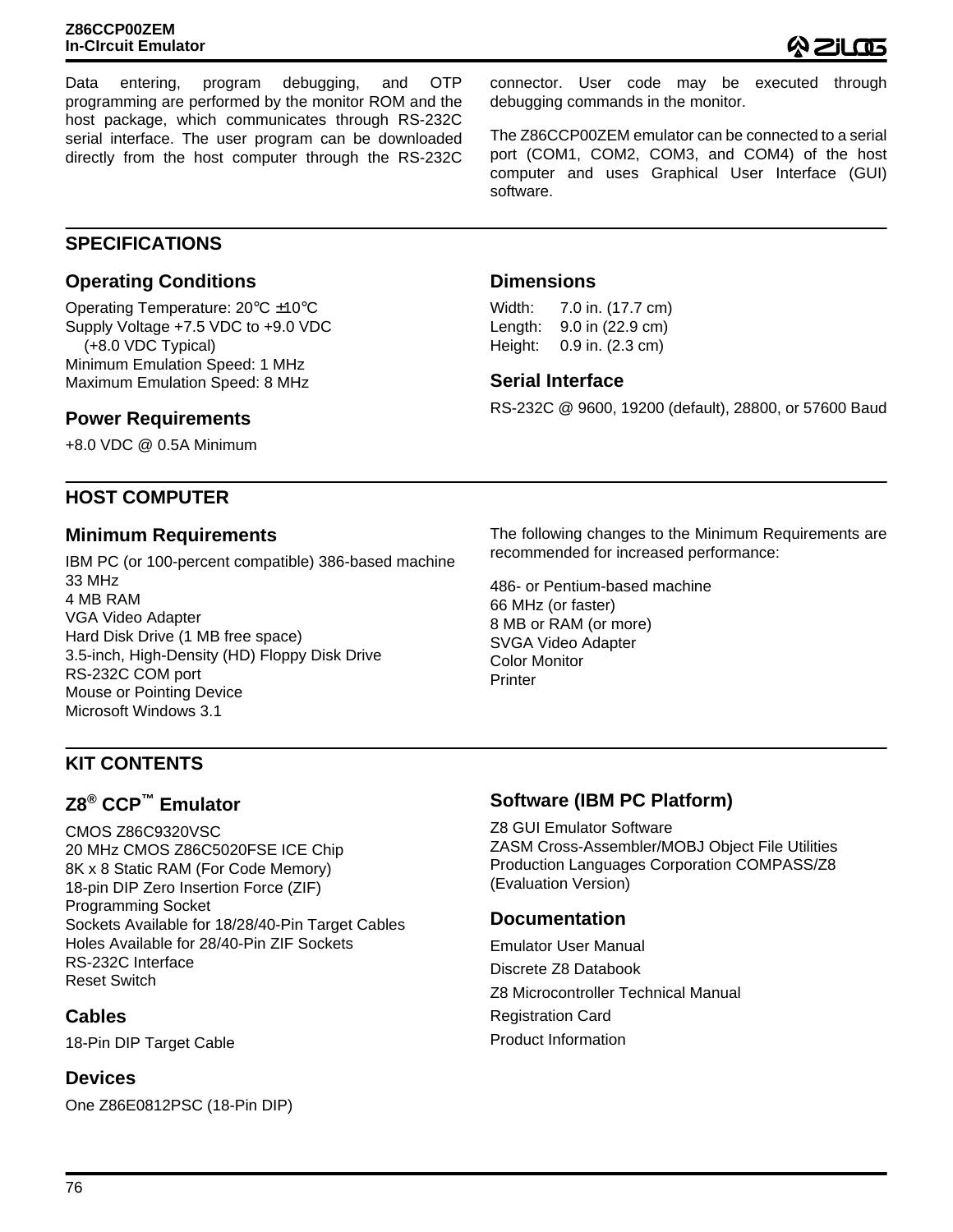#### **Z8 CCP Emulator Accessory Kit (Z86CCP00ZAC)**

(Not included with Z86CCP00ZEM) 28-Pin ZIF Socket

#### **LIMITATIONS**

- 1. Changing drives in file download and load symbol dialog boxes is not anticipated by the GUI. Typing in the filename in a directory other than shown in "Path:" will result in "File not found". Changing the drive using the mouse is the workaround.
- 2. The initial blue Zilog screen will be distorted by other active windows. This only affects the appearance, not functionary, of the GUI.
- 3. Switching ICEBOXes without quitting the GUI is not supported.
- 4. The maximum symbols that can be loaded is 32768, provided that there is enough system resource (memory).
- 5. The ICEBOX breakpoint hardware does not distinguish between instruction and data fetches. When a breakpoint in the GUI is set, the breakpoint hardware triggers when the addresses match for either code or data fetches.

Example:

| 000C | SRP        | #%0        |
|------|------------|------------|
| 00OE | LD         | R4, #%0016 |
| 0010 | LD         | R5, @R4    |
| 0012 | <b>NOP</b> |            |
| 0013 | .IP        | %000C      |
| 0016 | <b>NOP</b> |            |
|      |            |            |

28-Pin DIP Target Cable 40-Pin ZIF Socket 40-Pin DIP Target Cable DB25 RS-232C Cable Power Cable with Banana Plugs

Setting the breakpoint at %0016 and click GO.

**Result:** The code will break and stop at %0012.

**Note:** This will not happen when Animate Mode is on because the GUI is not using the hardware breakpoints when in Animate Mode.

6. If the emulator is running a user code at full speed and the port window is opened: Switching to another application or minimizing the GUI (then restoring) will result in the following ICEBOX Communications Error message: "Emulator rejected command: target program is executing.: This message may need to be cleared several times (as many as seven) before the GUI returns to normal operation.

**Workaround:** Always close the port window before leaving the GUI.

- 7. Do not put breakpoint at address after Stop instruction. This will cause program counter to continue at that location after a Stop-Mode Recovery.
- 8. Since the emulator uses the C50 ICE Chip, port 1 cannot be configured to Low EMI mode. (Bit 4 in PCON registers must be set to logo "1").

**Note:** This is not a problem with the actual emulated device.

#### **PRECAUTIONS**

#### **All Devices**

- 1. GUI software versions prior to 3.00 are incompatible with hardware containing BOOTROM 3.00. The GUI software may still boot, but will fail at some later point of the session.
- 2. When device serialization is enabled in the OTP dialog, the GUI copies the current serial number to code memory immediately before performing a VERIFY operation. If this behavior is undesirable, then device serialization must be disabled prior to invoking the VERIFY operation.
- 3. The status color bar in OTP dialog box will be cleared in the area where a new window opens on top of it.
- 4. For 386 PCs, set the baud rate to 19.2K or less because Windows' communication driver does not guarantee "reliable" operation at more than 9600 baud. Selecting a high baud rate on some slower 386 machines may crash the Windows environment.
- 5. Do not press hardware reset when ICEBOX is in OTP programming. If reset is pressed while the GUI is doing OTP programming, close the OTP dialog window and reopen it to reload the information back to the hardware.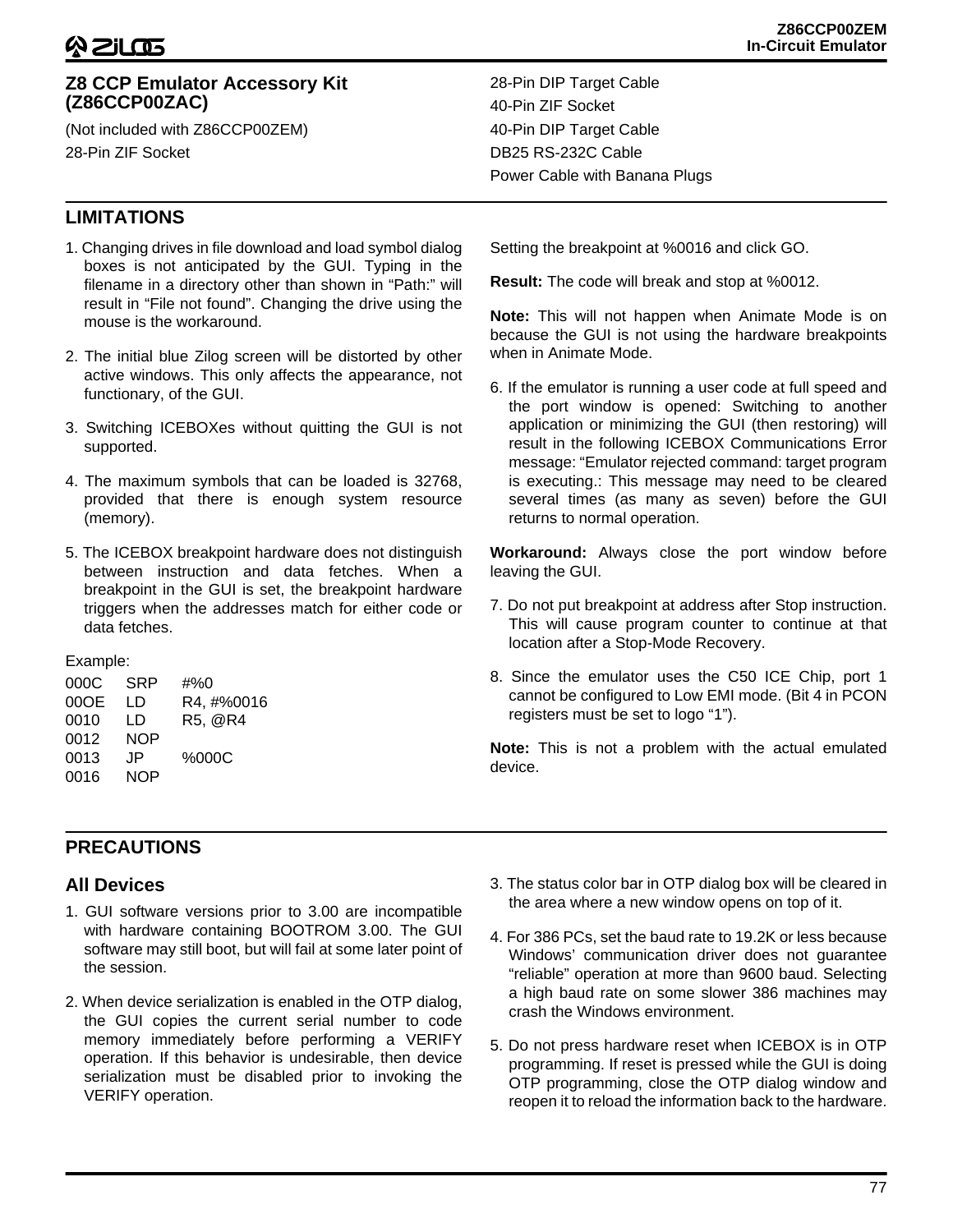**Note:** Although the Command Status shows "Processing" after the GUI reestablishes the communication link when Retry was selected, the ICEBOX is actually sitting idle.)

- 6. All Z8® control registers are Write-Only unless stated otherwise.
- 7. Programming the ROM protect bit on all Z8s and Z8 OTPs will disable all use of the LDC, LDCI, LDE, and LDEI instructions. Thus, ROM protect does not support the use of a ROM look-up table. The value must be loaded as "immediate values."
- 8. The special OTP programming options such as ROM protect, RAM protect, Low Noise, and RC will be programmed if the option has been selected and the VERIFY command was then executed.
- 9. Power Supply ramp-up/rise time must be such that when minimum power-on reset time  $(T_{POR})$  expires, then the  $V_{CC}$  must be in the supported specified operating range of the device.
- 10. The bits of non-implementing features (of devices having a PCON register) must be set to '1' state on the emulator.
- 11. The jumpers for implementing IRQ3 rising edge interrupt on P32 for Z86C04/C07/C08/Eo4/E08 must be removed when emulating other devices.
- 12 Check the  $T_{POR}$  and  $T_{WDT}$  specifications of the device that you wish to emulate. The actual specification may differ from the ICE chip specifications.
- 13 The general-purpose registers after Power-On Reset or at initial emulator use will be different than the actual device. The emulator self test will always leave the same values in the general-purpose registers, while the real device will have a random/undefined value in the general-purpose registers.
- 14. RC oscillator emulation is not supported.

#### **Z86C03/06/09/16**

- 1. Devices with the comparator output feature have the P32 comparator output coming out of P335.
- 2. For Z86C03/04/06/07/08/09/16/19/30/31 and Z86E03/04/07/08/30/31, the register %F8 (P01M register) bits D4 and D3 must be set to state 0 and bit D2 must be set to state 1.
- 3. WDT Register (F) %0F can only be written in the first 64 internal system clocks from the start of program execution.
- 4. The PCON register on Z86C16 is not reset after Stop-Mode Recovery.

6. When using the CCP Emulator to emulate the C06, the comparator outputs are at P34 and P37, which is different than the C06, which is at P34 and P35.

#### **Z86C04/C08/C07**

- 1. WDT Register (F) %0F can only be written in the first 64 internal system clocks from the start of program execution (need for emulation of device only).
- 2. For Z86C03/04/06/07/08/09/16/19/30/31 and Z86E03/04/07/08/30/31, the register %F8 (PO1M register) bits D4 and D3 must be set to state 0 and bit D2 must be set to state 1.
- 3. For Z86C03/04/06/07/08/09/16/19/30/31 and Z86E03/04/07/08 emulation, the IRQ3 rising edge interrupt of P32 is not supported. To implement the rising edge of P32, a jumper from P32 must be connected to Pin 1 of U27 74HCT04. Another jumper must connect the output of the 74HCT04 Pin 2 to P30 on emulation socket P3, Pin 25 or emulation socket P2, Pin 18.
- 4. Stop Mode. For Z86C04/08 or Z86E04/08, P27 is used to release Stop Mode. However, since the CCP™ emulator (C50 Ice Chip) is used, you must write to SMR(F)0B 101 in D2, D3, and D4. Use the following code:

| LD RP, #%0F        | :select Bank F                |
|--------------------|-------------------------------|
| LD %0B, #00010100B | selects P27 as the Stop-Mode: |
|                    | Recovery pin.                 |

This code must be removed before final ROM code submission or OTP programming. Note that P27 must be in Input Mode, which is accomplished with the following code:

LD P2M, #1xxxxxxB NOP ;clears pipeline Stop ;halts processor

- 5. Z86C04/07/08 and Z86E04/07/08 do not support the Watch-Dog Timer (WDT) running in Stop Mode.
- 6. Z86C04/07/08 and Z86E04/07/08 do not support WDT register. Use the command "4F" to run WDT in HALT Mode.
- 7. For Z86C07 emulation, the permanent WDT is not emulated. We recommend that you make the first instruction an enable WDT (5F hex).
- 8. For Z86C07 emulation, the "No Auto Latch" feature is not implemented.
- 9. The Z86E07 does not have permanently enabled WDT.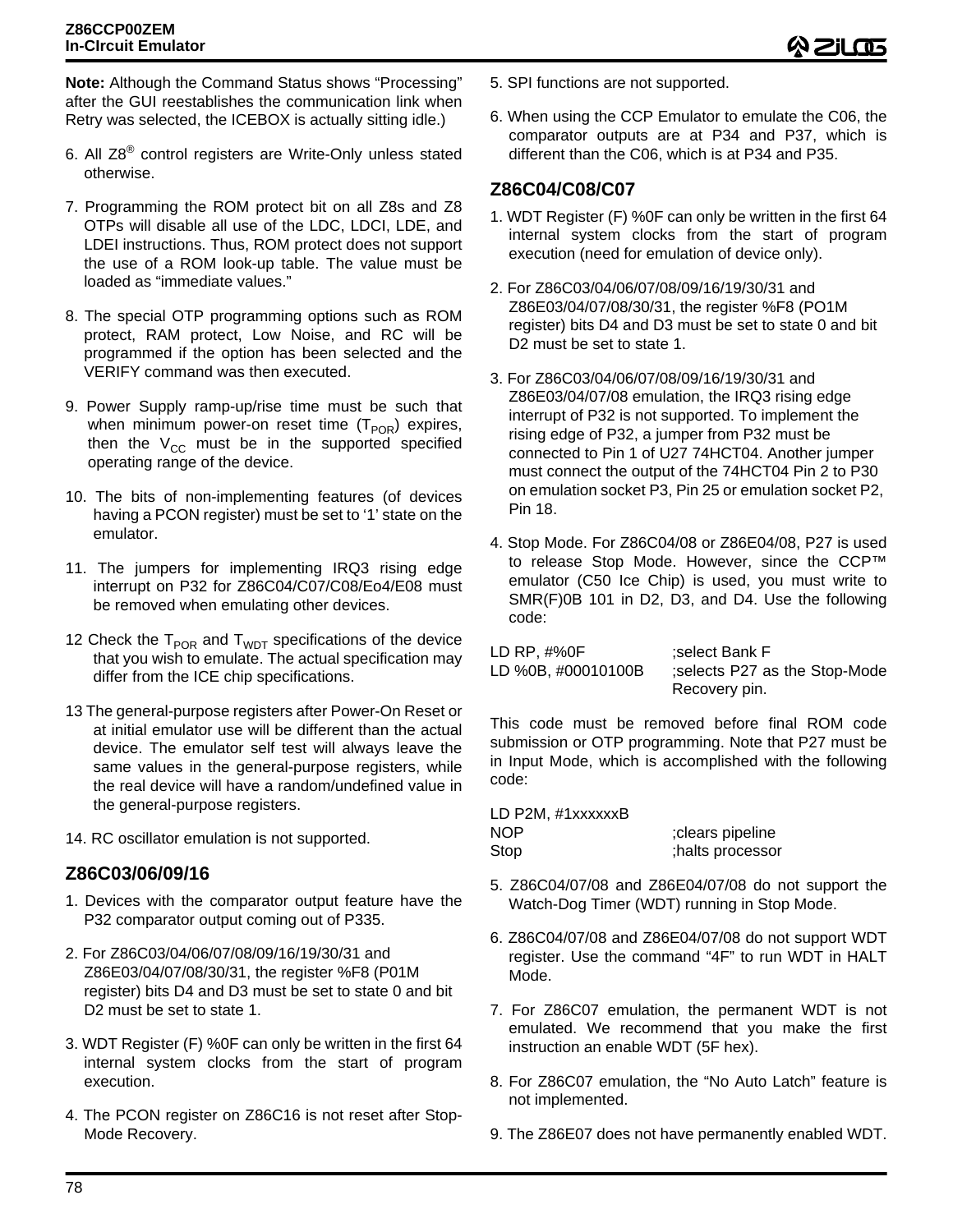10. For Z86C04/07/08 and Z86E04/07/08, the register %FA (IRQ register) bits D7 and D6 must be set to state "0."

### **Z86E04/E08/E07**

- 1. WDT Register (F1 %0F can only be written in the first 64 internal system clocks from the start of program execution (need for emulation of device only).
- 2. Z86E04 and Z86E08 have special features such that programming the ROM Protect mode will also put the device in Low EMI mode, where XTAL frequency = internal SCLK and all output drive capabilities are reduced by 75%.
- 3. For Z86C03/04/06/07/08/09/16/19/30/31 and Z86E03/04/07/08/30/31, the register %F8 (PO1M register) bits D4 and D3 must be set to state 0 and bit D2 must be set to state 1.
- 4. Z86C04/07/08 Emulation Rising Edge of P32. For Z86C04/07/08 emulation, the IRQ3 rising edge interrupt on P32 is not supported. To implement the rising edge of P32, a jumper from P32 must be connected to Pin 1 of U27 74HCT04. Another jumper must connect the output of the 74HCT04 Pin 2 to P30 on emulation socket P3, Pin 25 or emulation socket P2, Pin 18.
- 5. Stop Mode. For Z86C04/08 or Z86E04/08, P27 is used to release Stop Mode. However, since the CCP™ emulator (C50 Ice Chip) is used, you must write to SMR(F) 0B 101 in D2, D3, and D4. Use the following code:

| LD RP, #%0F        | selects Bank F;              |
|--------------------|------------------------------|
| LD %0B, #00010100B | selects P27 as the Stop-Mode |
|                    | Recovery pin.                |

This code must be removed before final ROM code submission or OTP programming. Note that P27 must be in Input Mode, which is accomplished with the following code:

| LD P2M, #1xxxxxxB |                  |
|-------------------|------------------|
| NOP               | clears pipeline; |
| Stop              | ;halts processor |

- 6. Z86C04/07/08 and Z86E04/07/08 do not support the Watch-Dog Timer (WDT) running in Stop Mode.
- 7. Z86C04/07/08 and Z86E04/07/08 do not support WDT register. Use the command "4F" to run WDT in HALT Mode.
- 8. For Z86E07, the "No Auto Latch" feature is not implemented.
- 9. For Z86C04/07/08 and Z86E04/07/08, the register %FA (IRQ register) bits D7 and D6 must be set to state "0."

## **Z86C30/31 and Z86E30/31**

- 1. The Z86C30/31/40/50 and Z86E30/31/40 have the P32 comparator output coming out of P37.
- 2. Reg (F) %00 PCON has D2 controlling the open-drain for Port 0 and D1 controlling the open-drain for Port 1. This is for the following: Z86C30/31/40/50 Z86E30/31/40
- 3. For Z86C03/04/06/07/08/09/16/19/30/31 and Z86E03/04/07/08/30/31, the register %F8 (PO1M register) bits D4 and D3 must be set to state 0 and bit D2 must be set to state 1.
- 4. WDT Register (F) %0F can only written in the first 64 internal system clocks from the start of program execution.
- 5. For Z86C30/31, the "No Auto Latch" feature is not implemented.
- 6. To emulate the Z86C89/90, select the "Z86C40/E40' option from the "Microcontroller" pull-down window of the Configuration dialog box, which appears when the Z8<sup>®</sup> CCP™ GUI starts up and when the Configuration Menu item is selected from the ICEBOX™ Menu.

## **Z86C40/50 and Z86E40**

- 1. WDT Register (F) %0F can only be written in the first 64 internal system clocks from the start of program execution.
- 2. The Z86C30/31/40/50 and Z86E30/31/40 have the P32 comparator output coming out of P37.
- 3. Reg (F) %00 PCON has D2 controlling the open-drain for Port 0 and D1 controlling the open-drain for Port 1. This is for the following: Z86C30/31/40/50 Z86E30/31/40

4. For Z86C40, the "No Auto Latch" feature is not implemented.